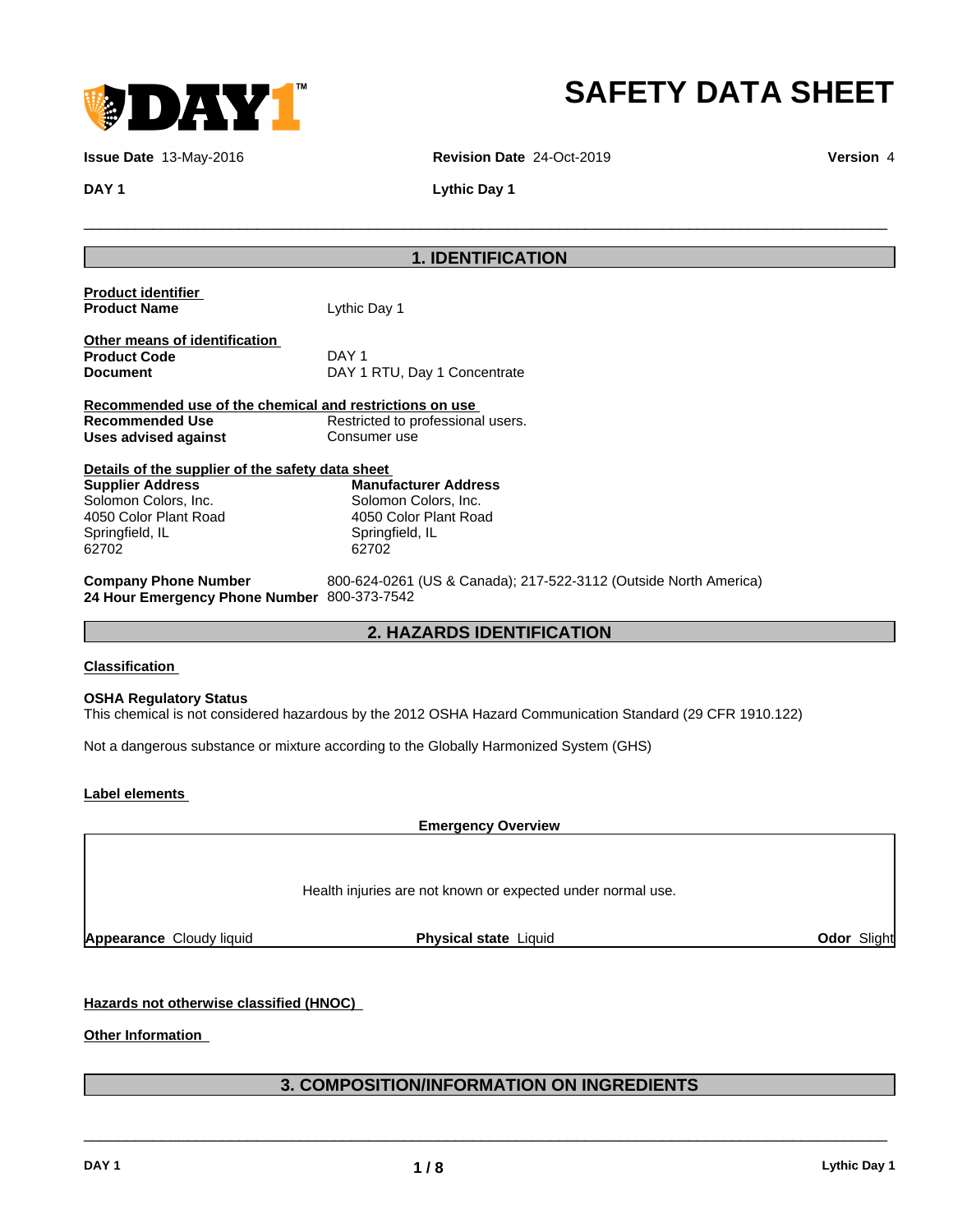| <b>Chemical Name</b>                 | $\Omega$ No.<br>$\overline{\phantom{a}}$<br>״<br>JNJ. | Weight-% | Secret<br>Trade |
|--------------------------------------|-------------------------------------------------------|----------|-----------------|
| $\sim \cdots$<br>Colloidal<br>Silica | Proprietary                                           | 10-60    |                 |

\*The exact percentage (concentration) of composition has been withheld as a trade secret.

## **4. FIRST AID MEASURES**

| Description of first aid measures                                                                                                                          |                                                                                                                         |  |  |
|------------------------------------------------------------------------------------------------------------------------------------------------------------|-------------------------------------------------------------------------------------------------------------------------|--|--|
| In case of accident or unwellness, seek medical advice immediately (show directions for<br><b>General advice</b><br>use or safety data sheet if possible). |                                                                                                                         |  |  |
| Eye contact                                                                                                                                                | Rinse thoroughly with plenty of water for at least 15 minutes, lifting lower and upper eyelids.<br>Consult a physician. |  |  |
| <b>Skin Contact</b>                                                                                                                                        | Wash skin with soap and water.                                                                                          |  |  |
| <b>Inhalation</b>                                                                                                                                          | Remove to fresh air.                                                                                                    |  |  |
| Ingestion                                                                                                                                                  | Clean mouth with water and drink afterwards plenty of water.                                                            |  |  |
|                                                                                                                                                            | Most important symptoms and effects, both acute and delayed                                                             |  |  |
| <b>Symptoms</b>                                                                                                                                            | No information available.                                                                                               |  |  |
|                                                                                                                                                            | Indication of any immediate medical attention and special treatment needed                                              |  |  |
| Note to physicians                                                                                                                                         | Treat symptomatically.                                                                                                  |  |  |
| <b>5. FIRE-FIGHTING MEASURES</b>                                                                                                                           |                                                                                                                         |  |  |

#### **Suitable extinguishing media**

Use extinguishing measures that are appropriate to local circumstances and the surrounding environment.

**Unsuitable extinguishing media** Caution: Use of water spray when fighting fire may be inefficient.

#### **Specific hazards arising from the chemical**

No information available.

**Hazardous combustion products**Thermal decomposition can lead to the release of irritating gases and vapors. Carbon monoxide. Carbon dioxide (CO2).

**Explosion data Sensitivity to Mechanical Impact** None. **Sensitivity to Static Discharge** None.

#### **Protective equipment and precautions for firefighters**

As in any fire, wear self-contained breathing apparatus pressure-demand, MSHA/NIOSH (approved or equivalent) and full protective gear.

#### **6. ACCIDENTAL RELEASE MEASURES**

#### **Personal precautions, protective equipment and emergency procedures**

**Personal precautions** Ensure adequate ventilation, especially in confined areas.

 $\overline{\phantom{a}}$  ,  $\overline{\phantom{a}}$  ,  $\overline{\phantom{a}}$  ,  $\overline{\phantom{a}}$  ,  $\overline{\phantom{a}}$  ,  $\overline{\phantom{a}}$  ,  $\overline{\phantom{a}}$  ,  $\overline{\phantom{a}}$  ,  $\overline{\phantom{a}}$  ,  $\overline{\phantom{a}}$  ,  $\overline{\phantom{a}}$  ,  $\overline{\phantom{a}}$  ,  $\overline{\phantom{a}}$  ,  $\overline{\phantom{a}}$  ,  $\overline{\phantom{a}}$  ,  $\overline{\phantom{a}}$ 

#### **Environmental precautions**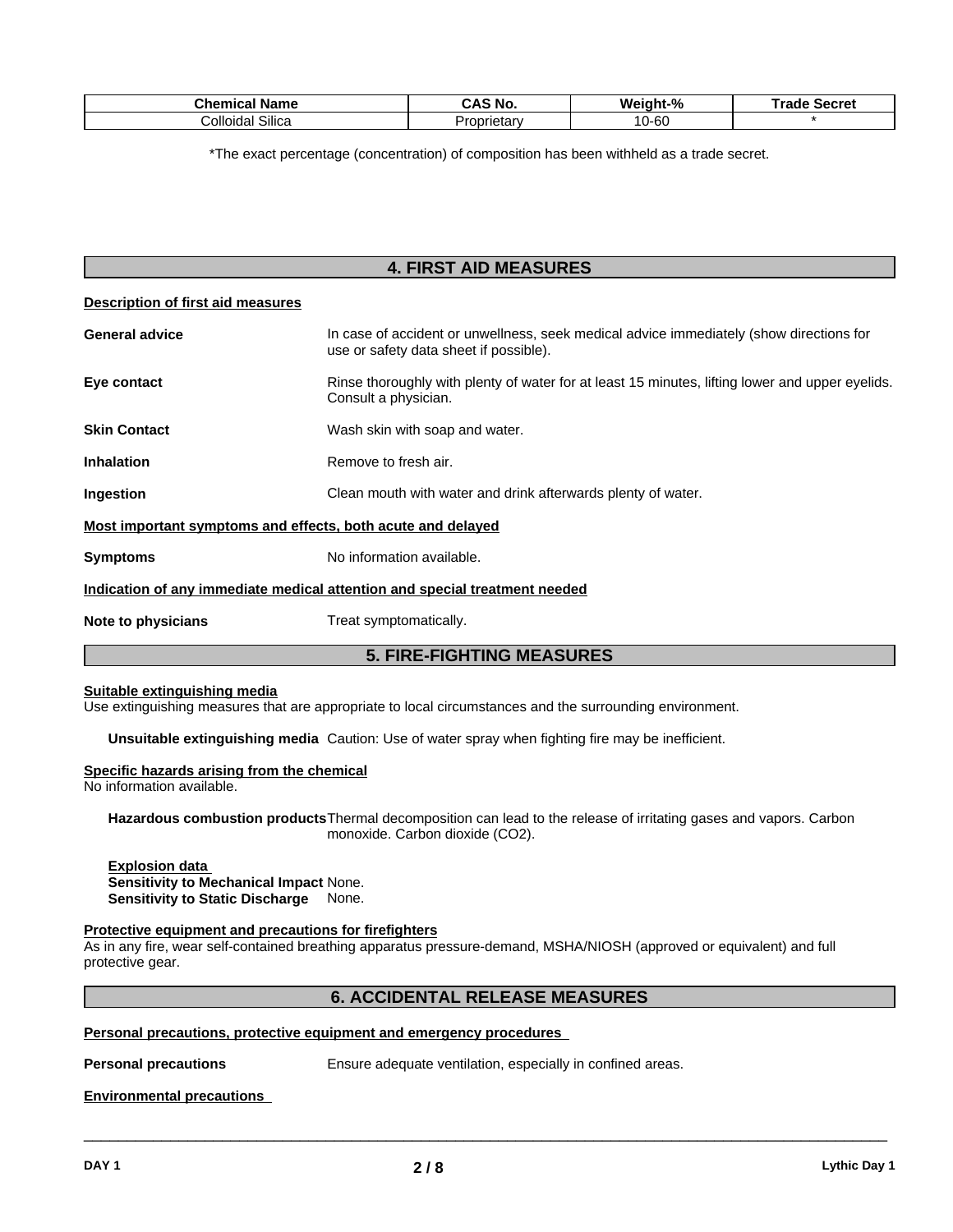| <b>Environmental precautions</b><br>See Section 12 for additional ecological information.                               |                                                                                                           |  |  |  |
|-------------------------------------------------------------------------------------------------------------------------|-----------------------------------------------------------------------------------------------------------|--|--|--|
| Methods and material for containment and cleaning up                                                                    |                                                                                                           |  |  |  |
| <b>Methods for containment</b><br>Prevent further leakage or spillage if safe to do so.                                 |                                                                                                           |  |  |  |
| Pick up and transfer to properly labeled containers.<br>Methods for cleaning up                                         |                                                                                                           |  |  |  |
| Prevention of secondary hazards<br>Clean contaminated objects and areas thoroughly observing environmental regulations. |                                                                                                           |  |  |  |
| 7. HANDLING AND STORAGE                                                                                                 |                                                                                                           |  |  |  |
| <b>Precautions for safe handling</b>                                                                                    |                                                                                                           |  |  |  |
| Handle in accordance with good industrial hygiene and safety practice.<br>Advice on safe handling                       |                                                                                                           |  |  |  |
| Conditions for safe storage, including any incompatibilities                                                            |                                                                                                           |  |  |  |
| <b>Storage Conditions</b>                                                                                               | Store in a dry place. Keep at temperatures between 40 -100°F (4-38°C). Do not allow<br>product to freeze. |  |  |  |
| Incompatible materials                                                                                                  | None known based on information supplied.                                                                 |  |  |  |

## **8. EXPOSURE CONTROLS/PERSONAL PROTECTION**

#### **Control parameters**

| <b>Colloidal Silica</b>                                               |                                                 |                                                                                                                                                 |                              |  |  |
|-----------------------------------------------------------------------|-------------------------------------------------|-------------------------------------------------------------------------------------------------------------------------------------------------|------------------------------|--|--|
|                                                                       |                                                 | TWA: 20 mppcf                                                                                                                                   | IDLH: 3000 mg/m <sup>3</sup> |  |  |
|                                                                       |                                                 | (80)/(% SiO2) mg/m <sup>3</sup> TWA                                                                                                             | TWA: 6 $mq/m3$               |  |  |
| NIOSH IDLH Immediately Dangerous to Life or Health                    |                                                 |                                                                                                                                                 |                              |  |  |
| <b>Other Information</b>                                              | 962 (11th Cir., 1992).                          | Vacated limits revoked by the Court of Appeals decision in AFL-CIO v. OSHA, 965 F.2d                                                            |                              |  |  |
| <b>Appropriate engineering controls</b>                               |                                                 |                                                                                                                                                 |                              |  |  |
| <b>Engineering Controls</b>                                           | Showers                                         |                                                                                                                                                 |                              |  |  |
|                                                                       | Eyewash stations                                |                                                                                                                                                 |                              |  |  |
|                                                                       | Ventilation systems.                            |                                                                                                                                                 |                              |  |  |
| Individual protection measures, such as personal protective equipment |                                                 |                                                                                                                                                 |                              |  |  |
| <b>Eye/face protection</b>                                            |                                                 | Wear safety glasses with side shields (or goggles).                                                                                             |                              |  |  |
| Skin and body protection                                              | Wear protective gloves and protective clothing. |                                                                                                                                                 |                              |  |  |
| <b>Respiratory protection</b>                                         |                                                 | If exposure limits are exceeded or irritation is experienced, NIOSH/MSHA approved                                                               |                              |  |  |
|                                                                       |                                                 | respiratory protection should be worn. Positive-pressure supplied air respirators may be                                                        |                              |  |  |
|                                                                       |                                                 | required for high airborne contaminant concentrations. Respiratory protection must be<br>provided in accordance with current local regulations. |                              |  |  |
|                                                                       |                                                 |                                                                                                                                                 |                              |  |  |
| <b>General Hygiene Considerations</b>                                 |                                                 | Handle in accordance with good industrial hygiene and safety practice.                                                                          |                              |  |  |

## **9. PHYSICAL AND CHEMICAL PROPERTIES**

## **Information on basic physical and chemical properties**

| <b>Physical state</b> |  |
|-----------------------|--|
| Appearance            |  |
| Color                 |  |

**Liquid** 

**Apply Strategier Cloudy liquid**<br>
White **Cloudy liquid**<br> **Apply Strategier Codor threshold** No info

 $\overline{\phantom{a}}$  ,  $\overline{\phantom{a}}$  ,  $\overline{\phantom{a}}$  ,  $\overline{\phantom{a}}$  ,  $\overline{\phantom{a}}$  ,  $\overline{\phantom{a}}$  ,  $\overline{\phantom{a}}$  ,  $\overline{\phantom{a}}$  ,  $\overline{\phantom{a}}$  ,  $\overline{\phantom{a}}$  ,  $\overline{\phantom{a}}$  ,  $\overline{\phantom{a}}$  ,  $\overline{\phantom{a}}$  ,  $\overline{\phantom{a}}$  ,  $\overline{\phantom{a}}$  ,  $\overline{\phantom{a}}$ 

**No information available**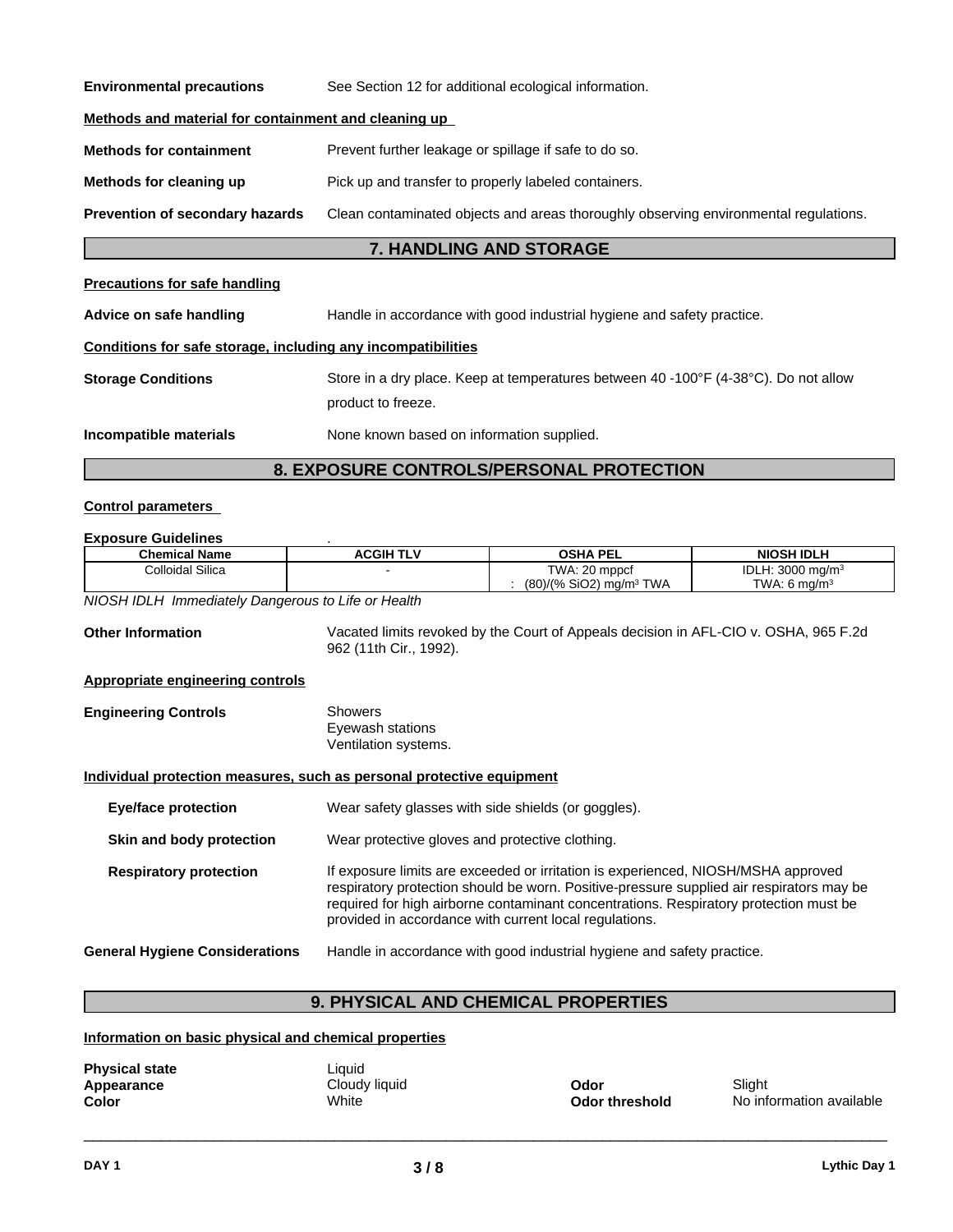| <b>Property</b>                     | Values                              | Remarks • Method |
|-------------------------------------|-------------------------------------|------------------|
| рH                                  | 9.5 to 10.5                         |                  |
| <b>Melting point/freezing point</b> | 0 °C / 32 °F                        |                  |
| Boiling point / boiling range       | 100 °C / 212 °F                     |                  |
| <b>Flash point</b>                  | No information available            |                  |
| <b>Evaporation rate</b>             | No information available            |                  |
| Flammability (solid, gas)           | No information available            |                  |
| <b>Flammability Limit in Air</b>    |                                     |                  |
| <b>Upper flammability limit:</b>    | No information available            |                  |
| Lower flammability limit:           | No information available            |                  |
| Vapor pressure                      | No information available            |                  |
| Vapor density                       | No information available            |                  |
| <b>Specific Gravity</b>             | $1.00 - 1.20$                       |                  |
| <b>Water solubility</b>             | No information available            |                  |
| Solubility in other solvents        | No information available            |                  |
| <b>Partition coefficient</b>        | No information available            |                  |
| <b>Autoignition temperature</b>     | No information available            |                  |
| <b>Decomposition temperature</b>    | No information available            |                  |
| <b>Kinematic viscosity</b>          | No information available            |                  |
| <b>Dynamic viscosity</b>            | No information available            |                  |
| <b>Explosive properties</b>         | No information available            |                  |
| <b>Oxidizing properties</b>         | No information available            |                  |
| <b>Other Information</b>            |                                     |                  |
| Softening point                     | No information available            |                  |
| <b>Molecular weight</b>             | No information available            |                  |
| VOC Content (%)                     | None                                |                  |
| <b>Density</b>                      | 8.90 to 9.10 (@ 72°F)               |                  |
| <b>Bulk density</b>                 | No information available            |                  |
|                                     | <b>10. STABILITY AND REACTIVITY</b> |                  |

**Reactivity** No data available

#### **Chemical stability**

Acidic, Cationic, and salt materials may gel the product.

#### **Possibility of Hazardous Reactions**

None under normal processing.

#### **Conditions to avoid**

Do not mix with other material unless advised by supplier. Freezing conditions will damage product.

#### **Incompatible materials**

None known based on information supplied.

#### **Hazardous Decomposition Products**

Thermal decomposition can lead to release of irritating and toxic gases and vapors. Carbon monoxide. Carbon dioxide (CO2).

 $\overline{\phantom{a}}$  ,  $\overline{\phantom{a}}$  ,  $\overline{\phantom{a}}$  ,  $\overline{\phantom{a}}$  ,  $\overline{\phantom{a}}$  ,  $\overline{\phantom{a}}$  ,  $\overline{\phantom{a}}$  ,  $\overline{\phantom{a}}$  ,  $\overline{\phantom{a}}$  ,  $\overline{\phantom{a}}$  ,  $\overline{\phantom{a}}$  ,  $\overline{\phantom{a}}$  ,  $\overline{\phantom{a}}$  ,  $\overline{\phantom{a}}$  ,  $\overline{\phantom{a}}$  ,  $\overline{\phantom{a}}$ 

## **Remarks** • Method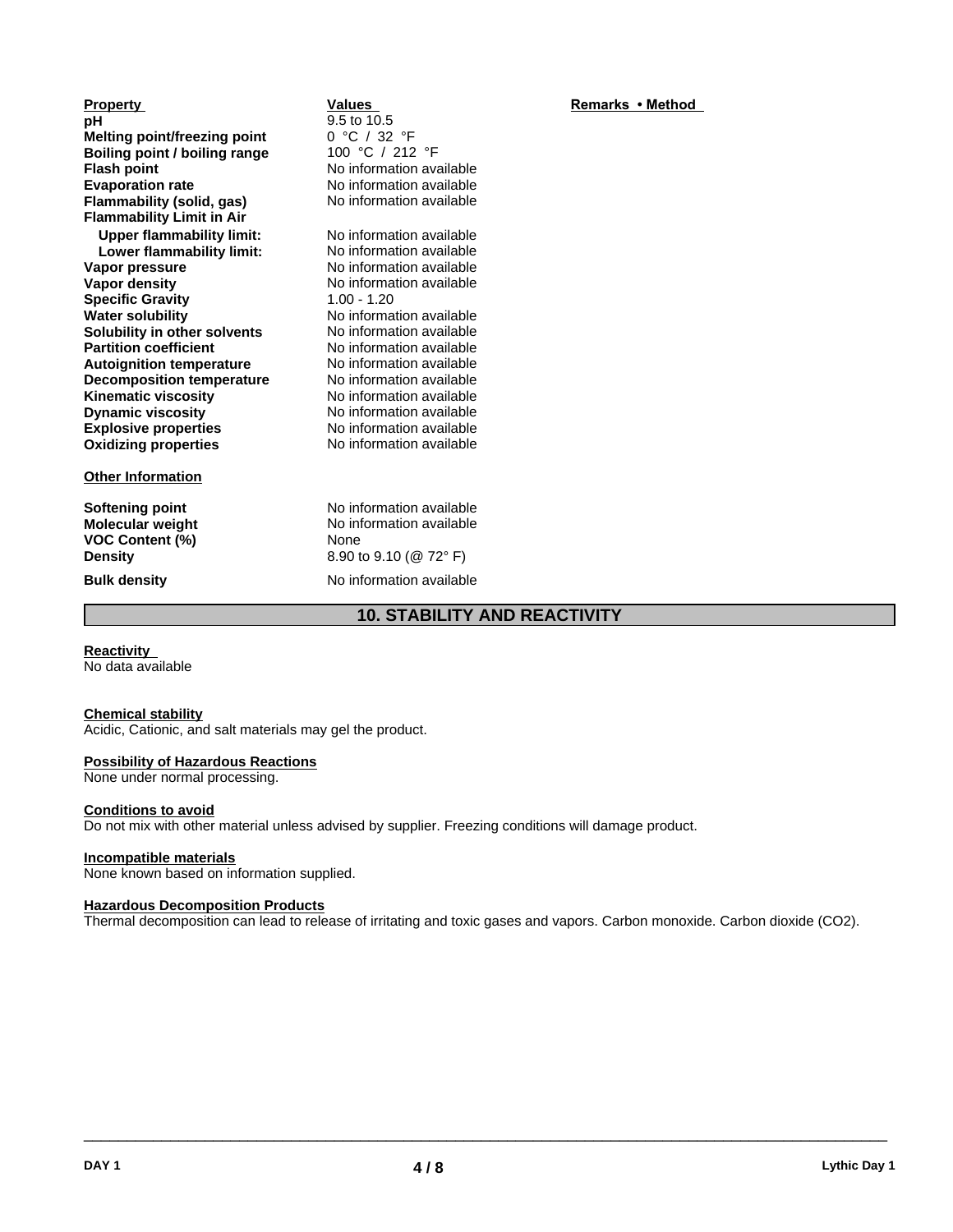## **11. TOXICOLOGICAL INFORMATION**

#### **Information on likely routes of exposure**

| <b>Product Information</b> | The product is not known to present an acute toxicity hazard based on known or supplied<br>information for the mixture components. |
|----------------------------|------------------------------------------------------------------------------------------------------------------------------------|
| <b>Inhalation</b>          | No known effect based on information supplied.                                                                                     |
| Eye contact                | No known effect based on information supplied.                                                                                     |
| <b>Skin Contact</b>        | No known effect based on information supplied.                                                                                     |
| Ingestion                  | No known effect based on information supplied.                                                                                     |

| <b>Chemical Name</b> | Oral LD50                                             | Dermal LD50          | <b>Inhalation LC50</b>        |
|----------------------|-------------------------------------------------------|----------------------|-------------------------------|
| Colloidal Silica     | Rat<br>$\neg \wedge \wedge \wedge$<br>7900 mg/kg<br>- | Rabbit<br>2000 mg/kg | , Rat ا<br>$2.2 \text{ mq/L}$ |
|                      |                                                       |                      |                               |

#### **Information on toxicological effects**

**Symptoms** No information available.

#### **Delayed and immediate effects as well as chronic effects from short and long-term exposure**

| <b>Skin corrosion/irritation</b>  |              | Not classified. (Based on mixture components.).                                          |                                                                                                  |             |  |
|-----------------------------------|--------------|------------------------------------------------------------------------------------------|--------------------------------------------------------------------------------------------------|-------------|--|
| Serious eye damage/eye irritation |              | Not classified. (Based on mixture components). Main Component: There were weakly         |                                                                                                  |             |  |
|                                   |              |                                                                                          | irritating effects on the conjunctivae only: redness score 2 (of 4) in all animals after 1 hour, |             |  |
|                                   |              |                                                                                          | score 2 and 1 after 24 hours and reversible by 72 hours. Chemosis and discharge was very         |             |  |
|                                   |              |                                                                                          | slight only 1 hour after application (score 1). Not Sufficent for classification.                |             |  |
| <b>Sensitization</b>              |              | Not Classified. This product does not contain known sensitizers at levels > or equal to  |                                                                                                  |             |  |
|                                   | $0.1\%$ .    |                                                                                          |                                                                                                  |             |  |
| <b>Germ cell mutagenicity</b>     |              | Not classified. (Based on mixture components).                                           |                                                                                                  |             |  |
| Carcinogenicity                   |              | The table below indicates whether each agency has listed any ingredient as a carcinogen. |                                                                                                  |             |  |
| <b>Chemical Name</b>              | <b>ACGIH</b> | <b>IARC</b>                                                                              | <b>NTP</b>                                                                                       | <b>OSHA</b> |  |
| Colloidal Silica                  |              | Group 3                                                                                  |                                                                                                  |             |  |
|                                   |              |                                                                                          |                                                                                                  |             |  |

#### **Legend**

*IARC (International Agency for Research on Cancer)*

*Group 3 - Not Classifiable as to Carcinogenicity in Humans*

| <b>Reproductive toxicity</b>    | Not classified. (Based on mixture components). |
|---------------------------------|------------------------------------------------|
| <b>STOT - single exposure</b>   | Not classified. (Based on mixture components). |
| <b>STOT - repeated exposure</b> | Not classified. (Based on mixture components). |
| <b>Aspiration hazard</b>        | Not classified. (Based on mixture components). |

#### **Numerical measures of toxicity - Product Information**

**The following values are calculated based on chapter 3.1 of the GHS document** .

| <b>ATEmix (oral)</b> |                        |
|----------------------|------------------------|
|                      | <b>ATFmix (dermal)</b> |

**ATEmix (oral)** 12833 mg/kg **ATEmix (dermal)**5133 mg/kg mg/l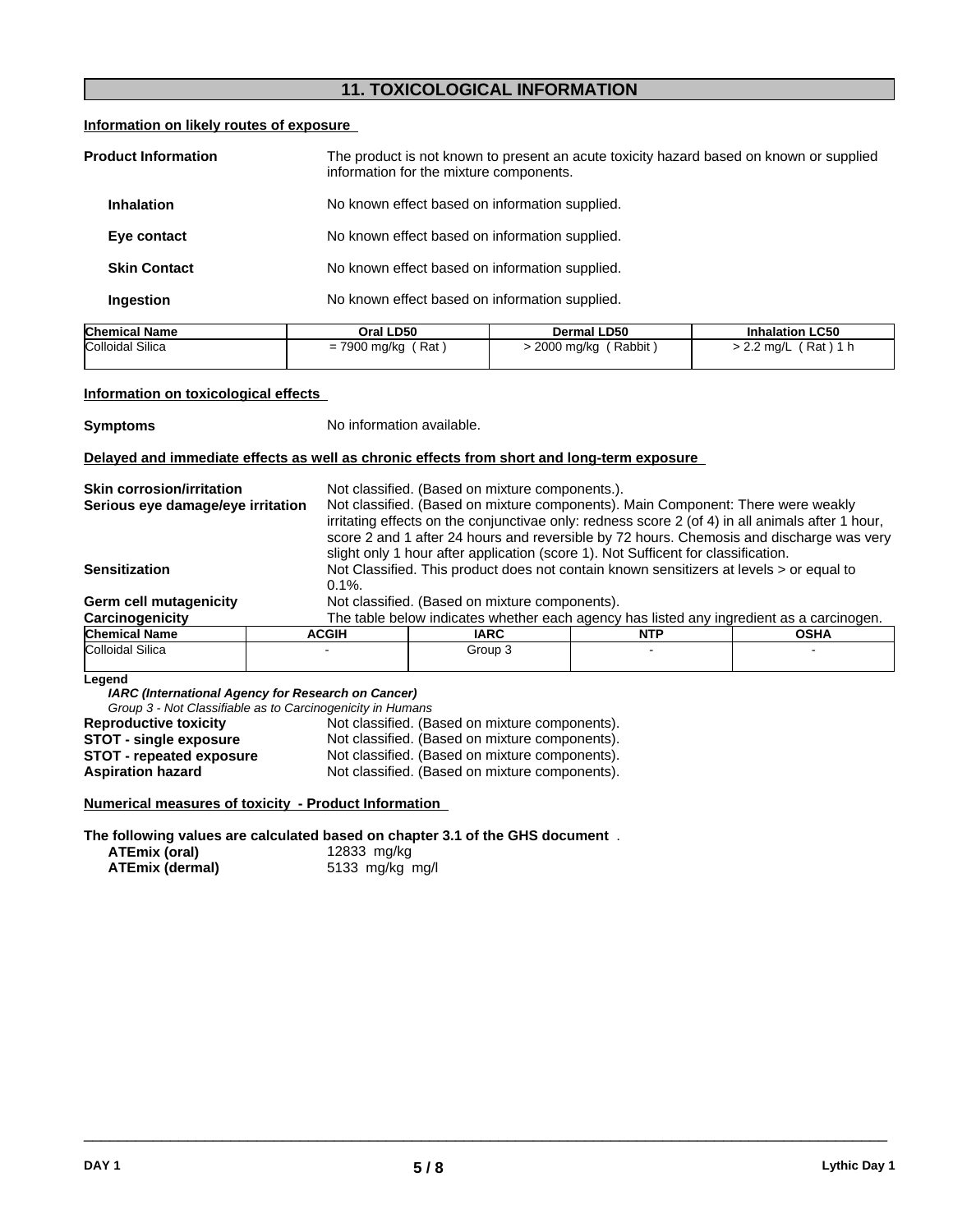## **12. ECOLOGICAL INFORMATION**

#### **Ecotoxicity**

This product has not been fully evaluated on the product level.

## **Persistence and degradability**

No information available.

#### **Bioaccumulation** No information available.

| Other adverse effects              | No information available                                                                               |  |  |
|------------------------------------|--------------------------------------------------------------------------------------------------------|--|--|
| <b>13. DISPOSAL CONSIDERATIONS</b> |                                                                                                        |  |  |
| Waste treatment methods            |                                                                                                        |  |  |
| <b>Disposal of wastes</b>          | Disposal should be in accordance with applicable regional, national and local laws and<br>regulations. |  |  |
| Contaminated packaging             | Disposal should be in accordance with applicable regional, national and local laws and<br>regulations. |  |  |
|                                    |                                                                                                        |  |  |

## **14. TRANSPORT INFORMATION**

| <b>DOT</b>  | Not regulated |
|-------------|---------------|
| <b>TDG</b>  | Not regulated |
| <b>MEX</b>  | Not regulated |
| ICAO (air)  | Not regulated |
| <b>IATA</b> | Not regulated |
| <b>IMDG</b> | Not regulated |
| <b>RID</b>  | Not regulated |
| <b>ADR</b>  | Not regulated |
| <b>ADN</b>  | Not regulated |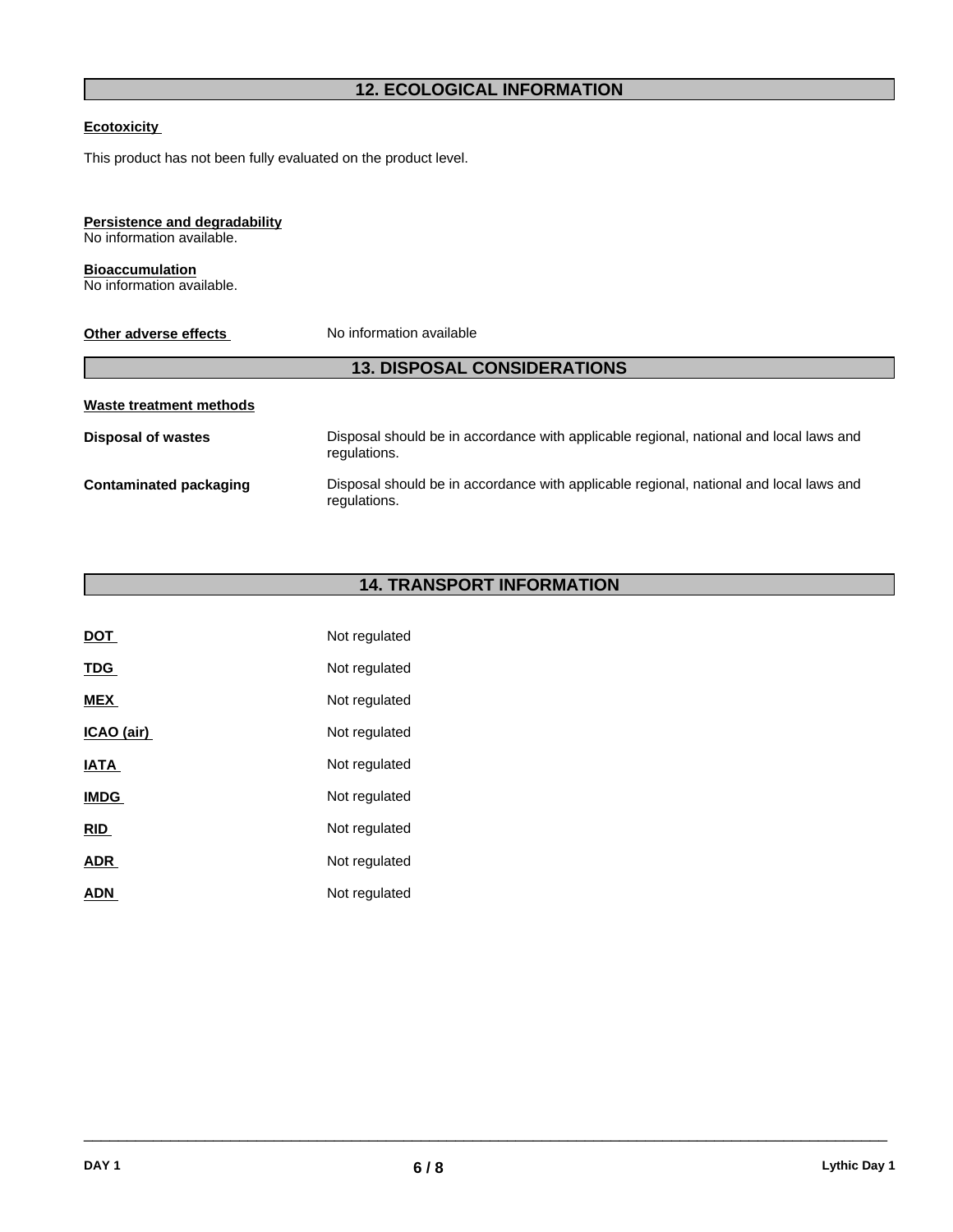## **15. REGULATORY INFORMATION**

# **International Inventories**

| Complies |  |
|----------|--|
| Complies |  |
| Complies |  |
| Complies |  |
| Complies |  |
| Complies |  |
| Complies |  |
|          |  |

#### **Legend:**

 **TSCA** - United States Toxic Substances Control Act Section 8(b) Inventory

 **DSL/NDSL** - Canadian Domestic Substances List/Non-Domestic Substances List

**Complies** 

 **EINECS/ELINCS** - European Inventory of Existing Chemical Substances/European List of Notified Chemical Substances

 **ENCS** - Japan Existing and New Chemical Substances

 **IECSC** - China Inventory of Existing Chemical Substances

 **KECL** - Korean Existing and Evaluated Chemical Substances

 **PICCS** - Philippines Inventory of Chemicals and Chemical Substances

 **AICS** - Australian Inventory of Chemical Substances

#### **US Federal Regulations**

#### **SARA 313**

Section 313 of Title III of the Superfund Amendments and Reauthorization Act of 1986 (SARA). This product does not contain any chemicals which are subject to the reporting requirements of the Act and Title 40 of the Code of Federal Regulations, Part 372

#### **SARA 311/312 Hazard Categories**

See section 2 for more information

#### **CWA** (Clean Water Act)

This material, as supplied, does not contain substances that would exceed the reportable quantity as hazardous substances under the Clean Water Act (40 CFR 122.21 and 40 CFR 122.42).

#### **CERCLA**

This material, as supplied, does not contain substances that would exceed the reportable quantity as hazardous substances under the Comprehensive Environmental Response Compensation and Liability Act(CERCLA) (40 CFR 302) or the Superfund Amendments and Reauthorization Act (SARA) (40 CFR 355). There may be specific reporting requirements at the local, regional, or state level pertaining to releases of this material

#### **US State Regulations**

#### **California Proposition 65**

This product does not contain any Proposition 65 chemicals

#### **U.S. State Right-to-Know Regulations**

This product contains substances regulated by state right-to-know regulations. For more information, please contact your sales or technical representative.